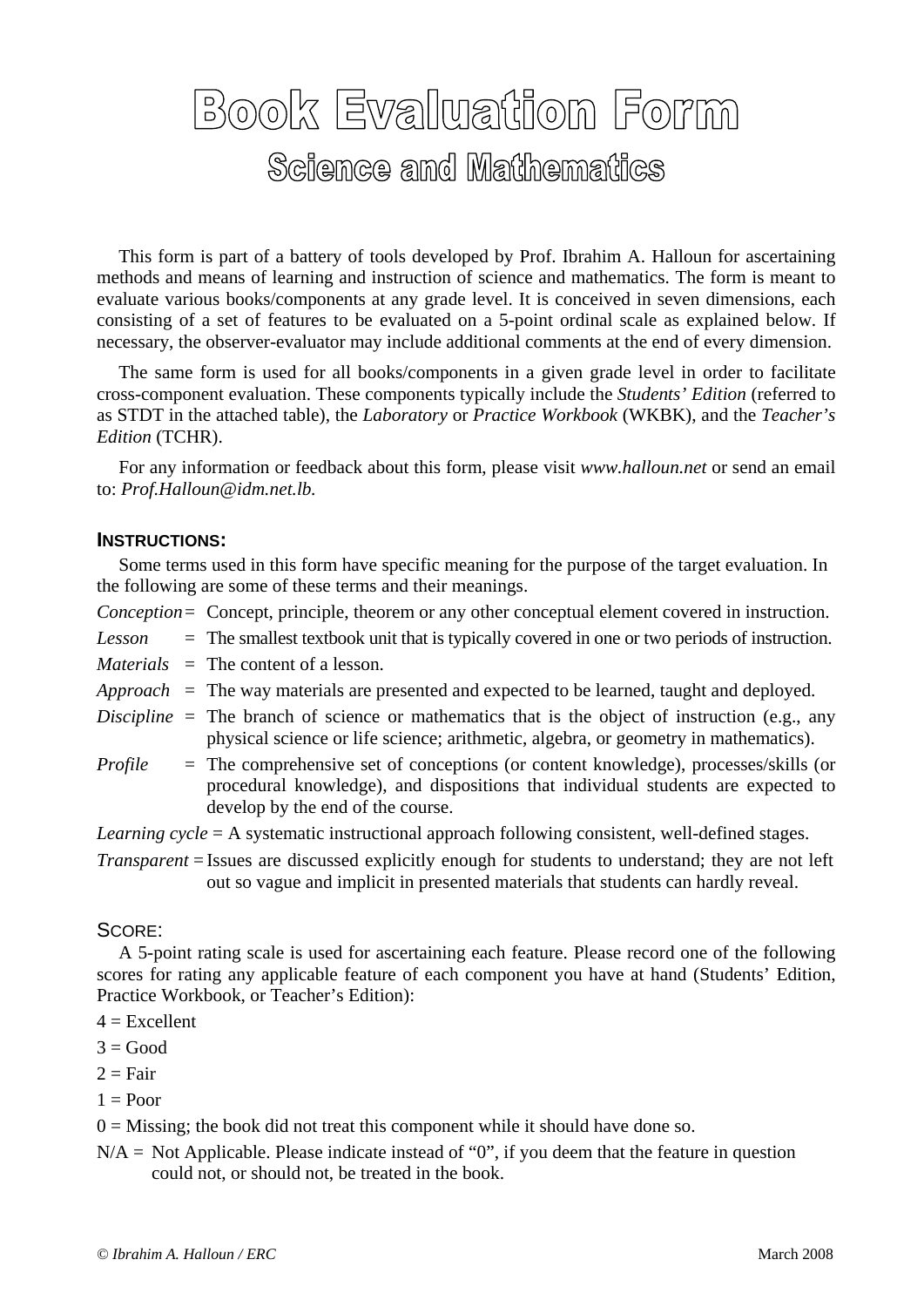| <b>DIMENSION</b>        |                |                                                                  | <b>SCORE</b> |             |  |
|-------------------------|----------------|------------------------------------------------------------------|--------------|-------------|--|
| <b>FEATURE</b>          |                | <b>STDT</b>                                                      | <b>WKBK</b>  | <b>TCHR</b> |  |
|                         |                | C1 Materials are original and relevant to contemporary life      |              |             |  |
|                         |                | C2 Materials are presented in a variety of familiar and          |              |             |  |
|                         |                | culturally accepted contexts                                     |              |             |  |
|                         |                | C3 Materials arouse student interest                             |              |             |  |
|                         |                | C4 Every conception is adequately treated (what it is about,     |              |             |  |
|                         |                | how it can be used and under what conditions, how                |              |             |  |
|                         |                | related to other conceptions, etc.)                              |              |             |  |
|                         |                | C5 Adequate balance is maintained between details                |              |             |  |
| CONTENT KNOWLEDGE       |                | pertaining to individual conceptions and the big picture         |              |             |  |
|                         |                | that relate various conceptions in coherent ways                 |              |             |  |
|                         |                | C6 Various conceptions are adequately sequenced and              |              |             |  |
|                         |                | coherently related within and across lessons                     |              |             |  |
|                         | C7             | Materials are presented helicoidally: critical conceptions       |              |             |  |
|                         |                | are revisited with increasing complexity throughout              |              |             |  |
|                         |                | consecutive lessons                                              |              |             |  |
|                         |                | C8 Breadth (scope and amount) and depth (quality details) of     |              |             |  |
|                         |                | covered materials are adequate and well-balanced                 |              |             |  |
|                         |                | C9 Materials are accurate and flaws-free                         |              |             |  |
|                         |                | C10 Materials can be entirely covered within the academic year   |              |             |  |
|                         |                | <b>Additional comments:</b>                                      |              |             |  |
|                         |                |                                                                  |              |             |  |
|                         |                |                                                                  |              |             |  |
|                         | <b>P1</b>      | Comparison and classification norms and criteria, especially for |              |             |  |
|                         |                | pattern recognition and deployment, are adequately promoted      |              |             |  |
|                         | P <sub>2</sub> | Semantics of individual expressions and other depictions         |              |             |  |
|                         |                | (pictures, diagrams, and various mathematical                    |              |             |  |
|                         |                | representations) are explicit, and various depictions of the     |              |             |  |
|                         |                | same conception are adequately developed and coordinated         |              |             |  |
|                         | P <sub>3</sub> | Discourse with scientific/mathematical language and              |              |             |  |
|                         |                | logic is adequately promoted                                     |              |             |  |
|                         | <b>P4</b>      | Hypothesis formulation and evaluation (in light of               |              |             |  |
|                         |                | empirical evidence), and subsequent inference making             |              |             |  |
| PROCESSES / COMPETENCES |                | are adequately promoted in science, or so are                    |              |             |  |
|                         |                | conjecturing, reasoning and proof in mathematics                 |              |             |  |
|                         | <b>P5</b>      | Critical thinking through various analysis modes and             |              |             |  |
|                         |                | normative (criterial) evaluation is adequately promoted          |              |             |  |
|                         | <b>P6</b>      | Decision making is systematically promoted through               |              |             |  |
|                         |                | appropriate problem solving strategies                           |              |             |  |
|                         | P7             | Model construction and deployment are adequately promoted        |              |             |  |
|                         | <b>P8</b>      | Rules governing implementation and coordination of               |              |             |  |
|                         |                | various operations are explicitly developed                      |              |             |  |
|                         | P <sub>9</sub> | Synthesis is required periodically to help students recap        |              |             |  |
|                         |                | materials in a given lesson, and relate them to each other       |              |             |  |
|                         |                | and to previous lessons                                          |              |             |  |
|                         |                | P10 Extrapolation beyond, and transfer outside, the              |              |             |  |
|                         |                | immediate domain of materials at hand takes place to             |              |             |  |
|                         |                | help connect the discipline at hand to other disciplines         |              |             |  |
|                         |                | <b>Additional comments:</b>                                      |              |             |  |
|                         |                |                                                                  |              |             |  |
|                         |                |                                                                  |              |             |  |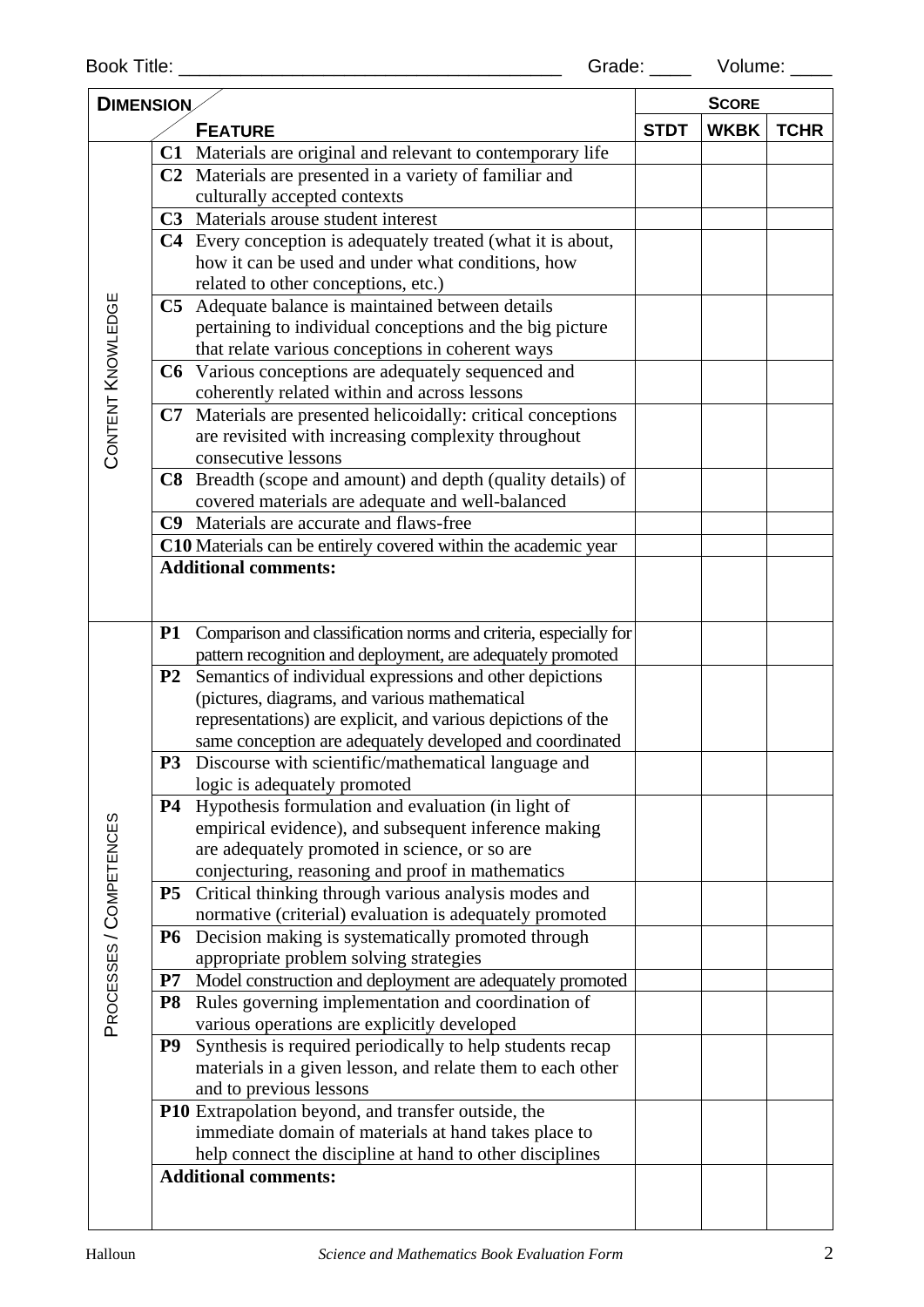| <b>DIMENSION</b>    |    |                                                                                                                                                                                        | <b>SCORE</b> |             |     |
|---------------------|----|----------------------------------------------------------------------------------------------------------------------------------------------------------------------------------------|--------------|-------------|-----|
| <b>FEATURE</b>      |    | <b>STDT</b>                                                                                                                                                                            | <b>WKBK</b>  | <b>TCHR</b> |     |
| <b>DISPOSITIONS</b> | D1 | Students relate covered materials to their everyday life,<br>and enhance their social/cultural awareness                                                                               |              |             |     |
|                     |    | <b>D2</b> Positive learning attitudes are promoted including<br>confidence, perseverance, autonomy, awareness that it<br>takes effort far more than talent to learn the discipline     |              |             |     |
|                     |    | <b>D3</b> Objectivity, precision and concision, as well as coherence<br>and consistency in thought, discourse and judgment, are<br>appreciated within and outside the discipline       |              |             |     |
|                     |    | <b>D4</b> Creativity is more appreciated than mere recall of<br>information and reproduction of operational routines                                                                   |              |             |     |
|                     |    | <b>D5</b> Positive social attitudes are promoted including open<br>mindedness, collaboration, respect and tolerance of others                                                          |              |             |     |
|                     |    | <b>D6</b> Bias is not promoted in any form (gender, ethnic,<br>cultural)                                                                                                               |              |             |     |
|                     |    | <b>Additional comments:</b>                                                                                                                                                            |              |             |     |
|                     |    | A1 Assessment is adequately carried out in multiple forms<br>(oral discussion and written composition, questions and<br>problems, closed and open-ended) that complement<br>each other |              |             |     |
|                     |    | A2 Assessment rubrics provide insights into student profile                                                                                                                            |              |             |     |
|                     |    | A3 Potential students' errors are conveniently described and<br>their treatment adequately prescribed                                                                                  | N/A          |             | N/A |
|                     |    | A4 Assessment adequately covers all salient aspects of<br>covered conceptions                                                                                                          |              |             |     |
|                     |    | A5 Assessment adequately covers all major competences of<br>scientific thought, discourse and inquiry                                                                                  |              |             |     |
|                     |    | A6 Assessment adequately accounts for promoted dispositions                                                                                                                            |              |             |     |
| ASSESSMENT          |    | A7 Assessment within and across various lessons allow<br>students to relate things to each other and develop the big<br>picture                                                        |              |             |     |
|                     |    | A8 Assessment is reiterative: Students are afforded more than<br>one chance to evaluate specific aspects of their profile                                                              |              |             |     |
|                     |    | A9 Assessment engages students in insightful self-evaluation<br>and self-regulation                                                                                                    |              |             |     |
|                     |    | A10 Assessment promotes meaningful rather than rote learning                                                                                                                           |              |             |     |
|                     |    | A11 Assessment is transparent and user-friendly: The state and<br>evolution of individual students can be easily monitored                                                             |              |             |     |
|                     |    | <b>Additional comments:</b>                                                                                                                                                            |              |             |     |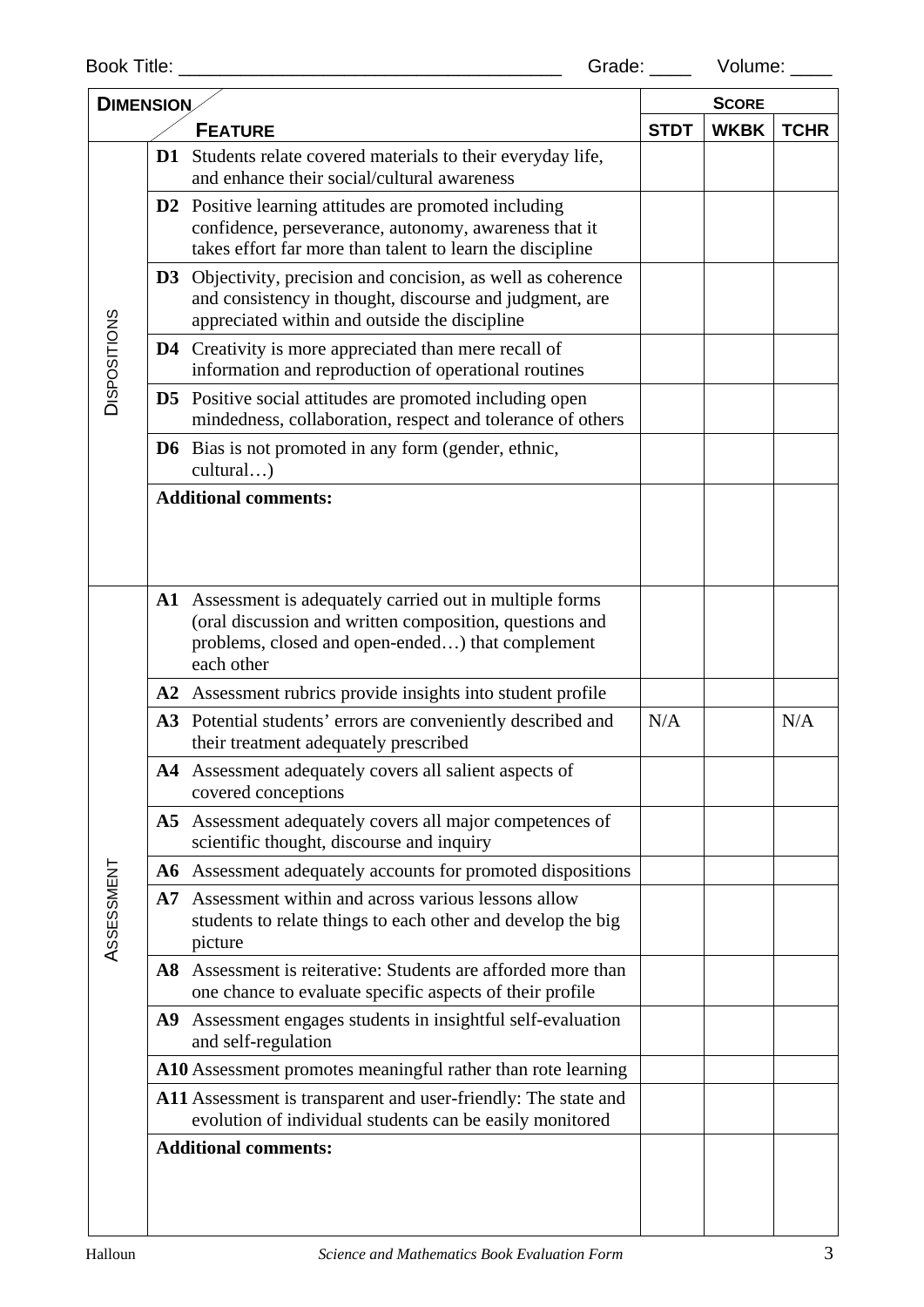| <b>DIMENSION</b> |                                                                                              |                                                                                                                                                                                                | <b>SCORE</b> |             |             |
|------------------|----------------------------------------------------------------------------------------------|------------------------------------------------------------------------------------------------------------------------------------------------------------------------------------------------|--------------|-------------|-------------|
|                  | <b>FEATURE</b>                                                                               |                                                                                                                                                                                                | <b>STDT</b>  | <b>WKBK</b> | <b>TCHR</b> |
|                  |                                                                                              | E1 Lesson materials are adequately organized                                                                                                                                                   |              |             |             |
|                  |                                                                                              | E2 Materials are gradually developed within a given lesson<br>and across consecutive lessons                                                                                                   |              |             |             |
|                  | E3                                                                                           | The approach is transparent and instructions are clear and<br>helpful                                                                                                                          |              |             |             |
|                  |                                                                                              | <b>E4</b> Various types of activities (problem solving, game play,<br>case studies, projects) are adequately distributed to<br>complement each other and enhance learning                      |              |             |             |
|                  |                                                                                              | E5 Activities promote meaningful learning of conceptions<br>while allowing competence development                                                                                              |              |             |             |
|                  |                                                                                              | E6 Activities are adequately distributed between individual<br>and team work                                                                                                                   |              |             |             |
|                  |                                                                                              | E7 Home activities engage the family in ways to enhance<br>student understanding of covered materials                                                                                          |              |             |             |
|                  | E8                                                                                           | Pedagogical aids (transparencies, posters, charts,<br>tapes/CDs) adequately support textbook materials and<br>enhance the learning process                                                     |              |             |             |
|                  | E9                                                                                           | Multiple learning styles (visual, auditory, kinesthetic)<br>are attended to in ways to allow every student learns<br>materials following the style that suits her/him best                     |              |             |             |
|                  | E10 Recall and meaningful learning are adequately balanced<br>through appropriate activities |                                                                                                                                                                                                |              |             |             |
| PEDAGOGY         |                                                                                              | <b>E11</b> The book is adequately connected to other components<br>and resources (posters, tapes/CDs, etc.)                                                                                    |              |             |             |
|                  |                                                                                              | E12 Connections of the discipline at hand to other disciplines<br>are established in ways to help students realize the utility<br>of that discipline in various scientific/mathematical fields |              |             |             |
|                  |                                                                                              | E13 Materials adequately cover all three dimensions of student<br>profile: conceptions, processes and dispositions                                                                             |              |             |             |
|                  |                                                                                              | <b>E14</b> The instructional approach consistently follows a learning<br>cycle that can be efficiently implemented using the book<br>materials                                                 |              |             |             |
|                  |                                                                                              | E15 Materials and approach are consistent with, and reveal, the<br>nature of the discipline                                                                                                    |              |             |             |
|                  |                                                                                              | E16 Materials and approach match students' age and cognitive<br>level                                                                                                                          |              |             |             |
|                  |                                                                                              | <b>E17</b> Approach is flexible to account for student cognitive<br>differences                                                                                                                |              |             |             |
|                  |                                                                                              | F18 Approach is feasible within the appropriate classroom<br>settings                                                                                                                          |              |             |             |
|                  |                                                                                              | E19 Materials and approach are original and follow modern<br>educational theory                                                                                                                |              |             |             |
|                  |                                                                                              | <b>E20</b> Materials and approach are aligned with the national<br>curriculum                                                                                                                  |              |             |             |
|                  |                                                                                              | <b>Additional comments:</b>                                                                                                                                                                    |              |             |             |
|                  |                                                                                              |                                                                                                                                                                                                |              |             |             |